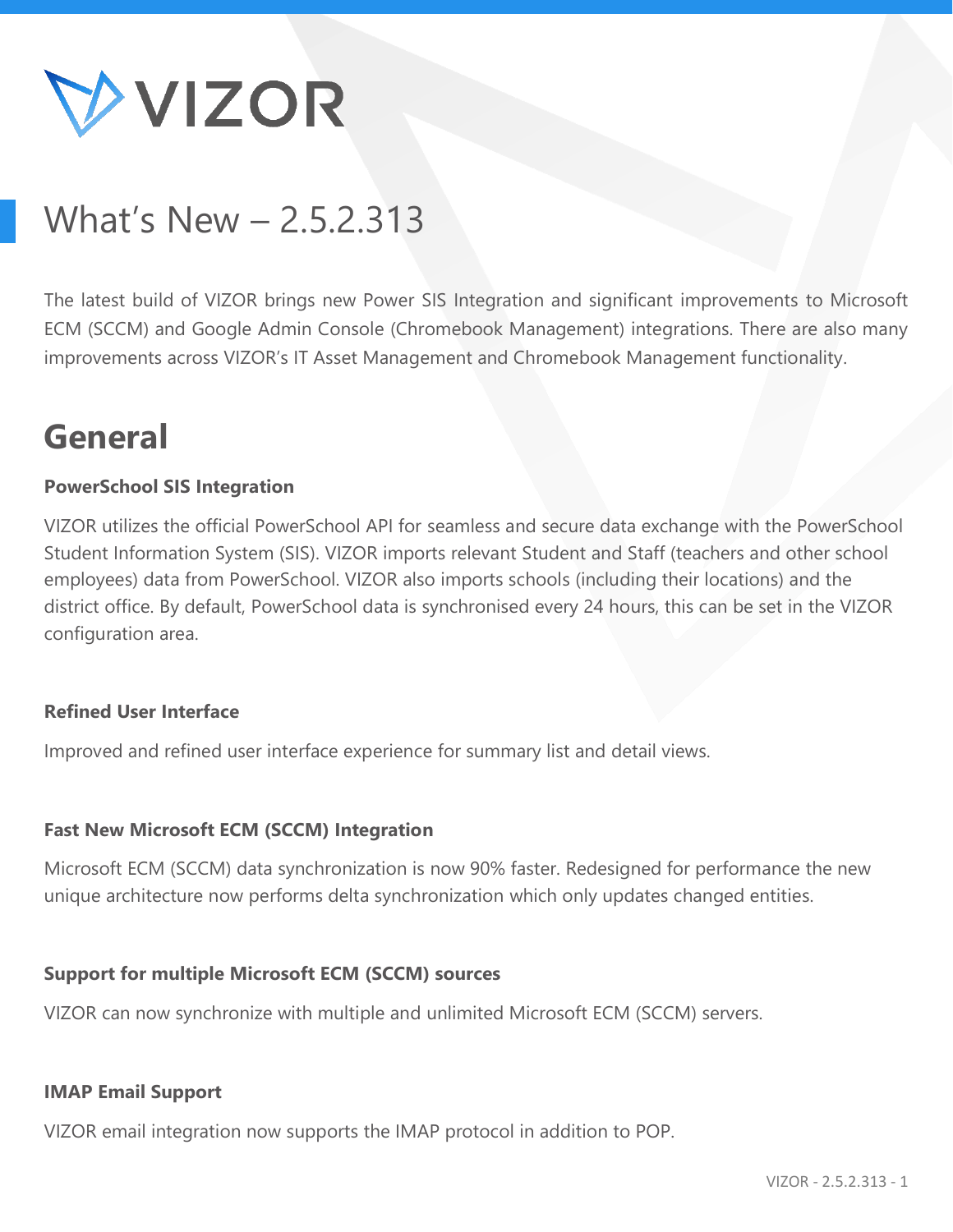## **Increased Choice List Performance**

Significant performance increase for single choice lists with thousands of options or multiple business rules.

#### **Multi-Delete improvements**

For users with permission, it is now easier to delete multiple assets, tickets, purchases, and any type of record directly from the summary list.

#### **Improved multiple email address support**

VIZOR Users and contacts can have multiple email addresses associated with their account. By default, email notifications are sent to the main address or secondary addresses automatically. However, in some scenarios you may want to send specific emails only to a certain type of email address, like a pager or SMS text. A new email recipient macro now permits this flexibility.

#### **Faster Business Rule Evaluation**

VIZOR can now detect if a business rule can be fully evaluated locally without requiring communication back to the server, this significantly improves performance.

#### **New Helpdesk Summary Report**

Users can now filter tickets by status, owner, or contact. This allows helpdesk analysts and leaders to specify specific filters to break down performance indicators.

#### **Setup, Update and Initial Configuration Improvements**

Several improvements now make it easier to install or update a VIZOR server and perform initial configurations.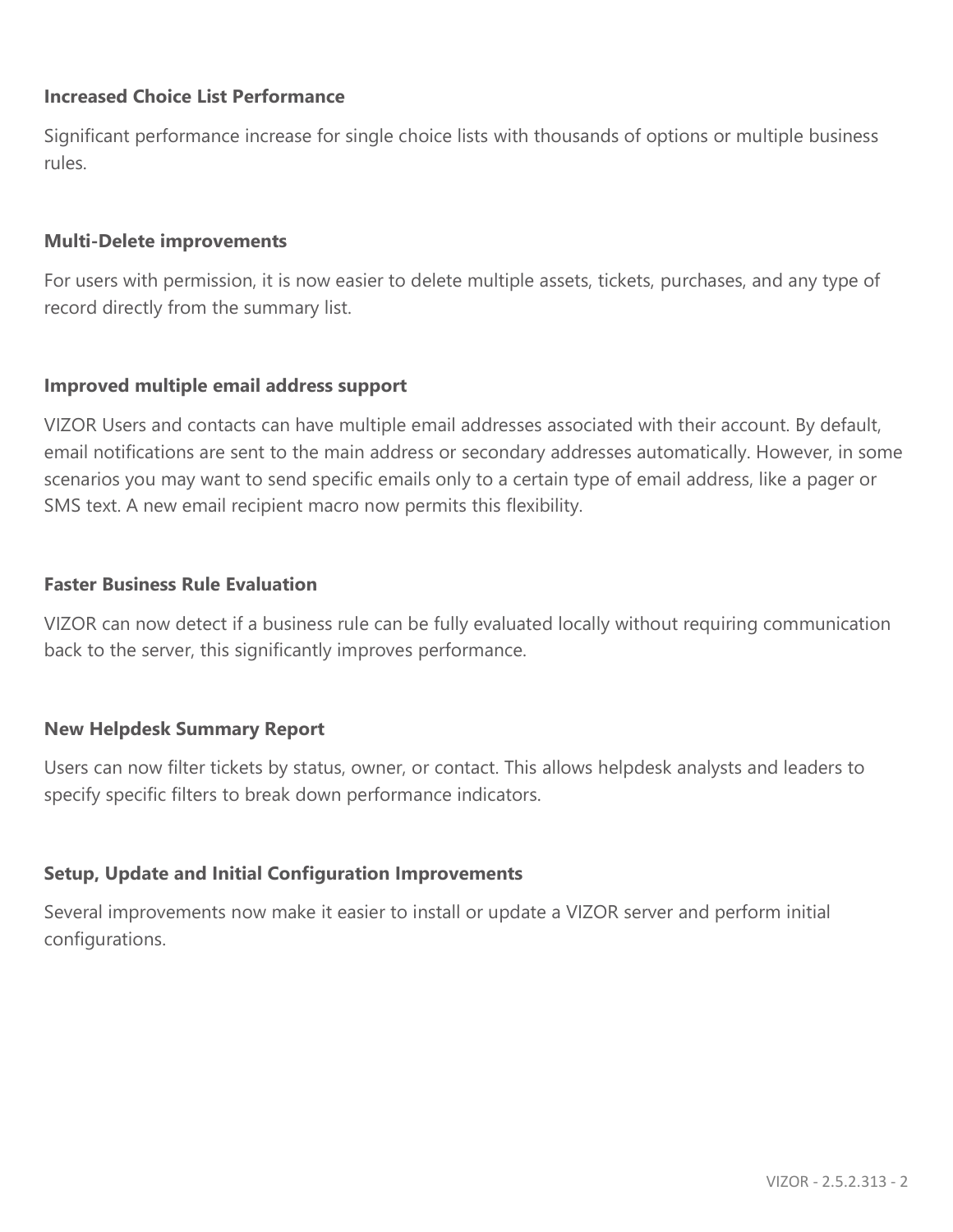## **IT Asset Management**

## **IT Asset Acknowledgement of Receipt**

End users can confirm the receipt of IT assets via a email link and self-service form. The form can also request acceptance of an organizations terms and conditions policy using electronic signing. Managers can check when the acceptance was made and query for assets that have not been confirmed.

#### **Self Service Lost or Stolen**

End users can now report devices assigned to them as lost or stolen via self-service. The workflow automatically sends emails to appropriate people, flags the asset as lost and triggers automated actions such as disabling Chromebook logon.

## **Streamlined Check in / Check out barcode experience**

Using the Check In / Check Out view with a barcode reader has been improved. In this scenario, the number of steps or clicks has been reduced by 70%, making it faster to assign assets.

## **Set Asset Department and Location based on Assignee**

New optional setting automatically sets the location and department of an asset to the location and department of the assigned person. When enabled, department and location are set at the time of allocation.

## **Device Models and Vendors Automatic Sync**

VIZOR can now automatically add device models and vendors found in trusted sources such as Microsoft ECM (SCCM) and Google Admin Console to its catalog. No need to validate the VIZOR catalog or import separately, they are always in sync.

#### **Quick Access to Asset Type**

Users with permissions, can now access the asset type definition of an asset with one click from the asset instance view. This allows users to configure the general properties of the asset type, and easily switch back to the asset instance.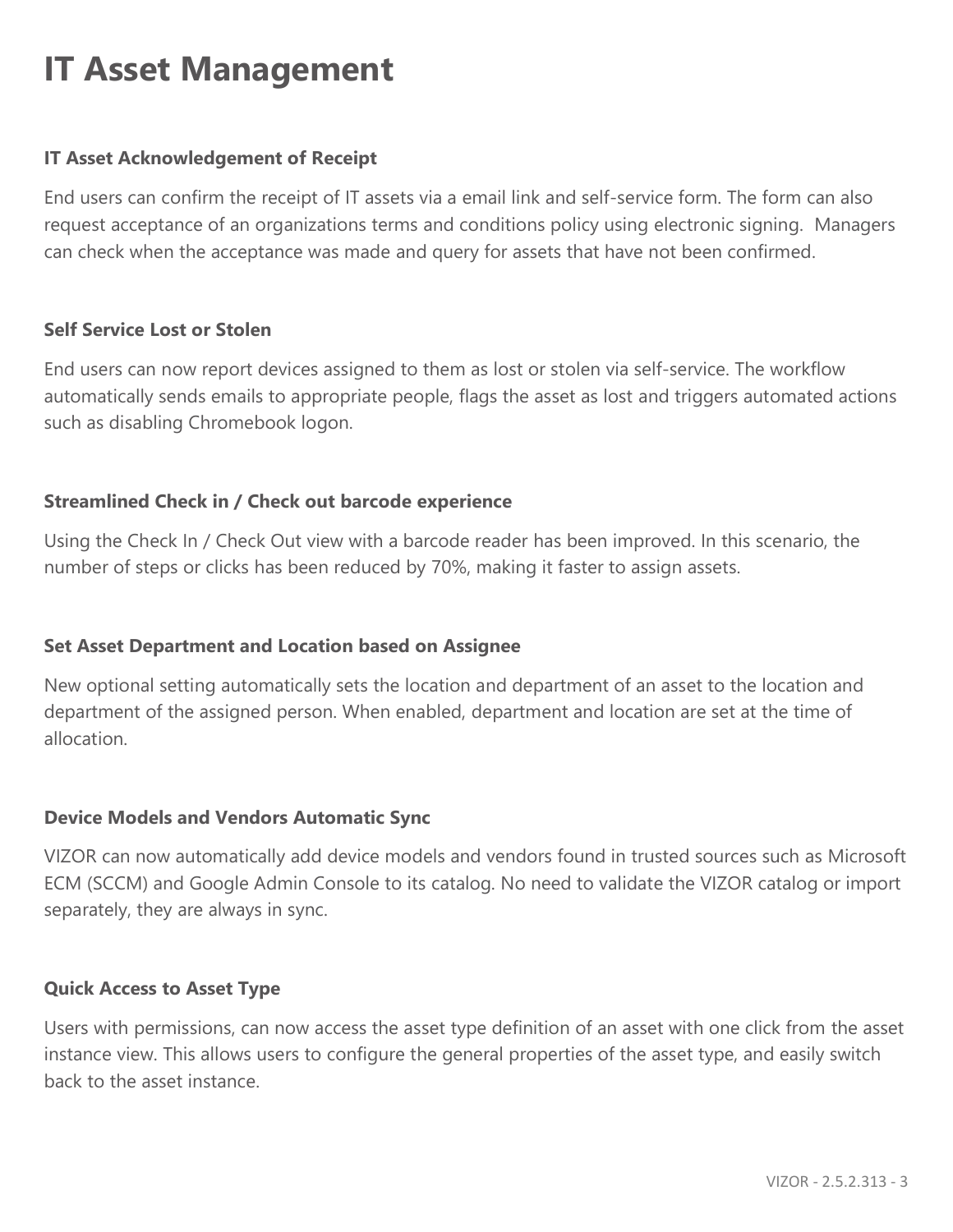## **Asset Model Description**

The model of an asset can now have an optional friendly description. This is useful for identifying model numbers that are cryptic (e.g. MSS-2330).

## **More Report Parameters**

Many of the most commonly used asset reports have more filter parameters out-of-the-box.

## **Chromebook Management**

Note : VIZOR for Chromebooks customers also benefit from new IT Asset Management features also. The following new features are specific to Chromebook Management.

## **Report Lost or Stolen Device**

Users (Parents, Student, Teachers) can report a lost or stolen Chromebook through the "Report Lost" self-service interface. To prevent misuse students or parents can only report a device as lost or stolen if it is allocated to them. Then, VIZOR creates a ticket and automatically disables the Chromebook in the Google Admin Console.

#### **Remotely Disable Chromebooks**

Remotely disable Chromebooks, preventing unauthorised access, from VIZOR. This can be automatically triggered as part of a process such as reporting a Chromebook as lost or stolen.

## **GAC Chromebook data synchronization**

VIZOR now synchronizes the following Chromebook data with Google Admin Console for each Chromebook: Organizational Unit (OU) path, Annotated User, Annotated Location, Annotated Asset ID, Notes, OS Version, OS Name, Serial Number, MAC Address, Device ID, model, Firmware Version, Last Synchronized Date and Time, Platform Version, IMEI/MEID, Enrolment Date, Support End Date, Status in Google Admin Console, Recent Users, Order Number (only available if the device was purchased directly from Google)

## **Google Account Single-Sign-On**

Automatically sign into VIZOR using your Google account.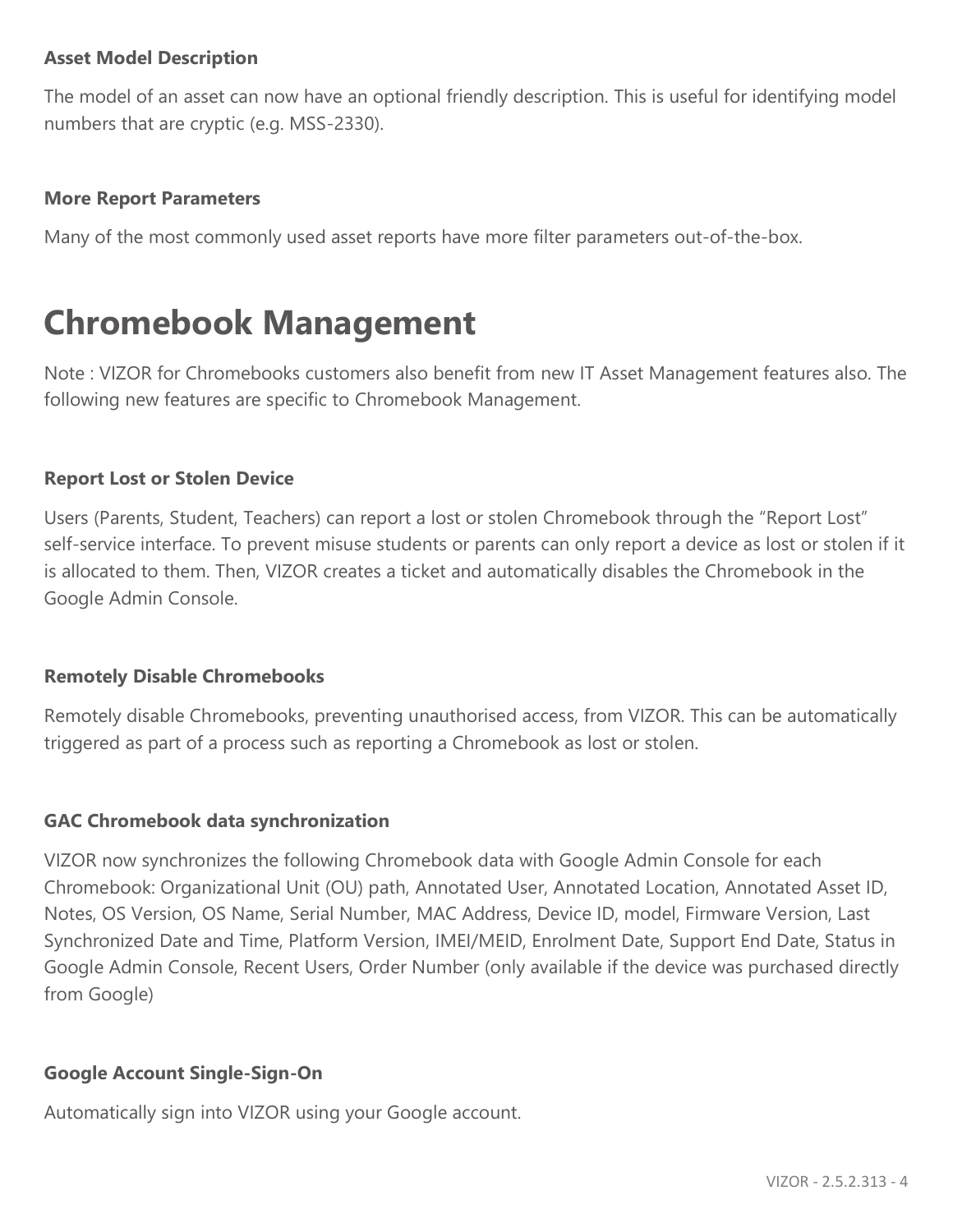## **Google user synchronization**

Automatically create VIZOR users for Google users in Google Workspace (G Suite) domain.

## **Identify Old Versions of Chrome OS**

Use reports and queries to identify devices running outdated versions of Chrome OS.

#### **Identify End of Support Chromebooks**

Efficiently track Chromebook End of support with reminders, queries and reports using data from GAC.

#### **Track Chromebook Insurance**

Many schools require students to get insurance for their chromebook devices. It is now possible to track which students have insurance in VIZOR.

## **Repair and Charge Notification Email**

Automatic email students and parents after a Chromebook repair to inform them of a charge, fee, or insurance requirement.

#### **School and role specific Logins**

Users (Principal, Teachers) from a specific school can be configured to only view devices allocated to their school. There is also a built-in role for technical assistants per school, who can only manage devices at their assigned school.

#### **Automatic Sync with GAC OUs**

Automatically synchronize Organizational Units (OUs) of Chromebooks in the Google Admin Console (GAC) with the OUs in VIZOR.

#### **OU Management from VIZOR**

Automatically set the Organizational Unit (OU) of Chromebooks in the Google Admin Console from VIZOR. Move a Chromebook to a different OU in the GAC with a simple click in VIZOR or as part of a process such as marking a Chromebook as lost.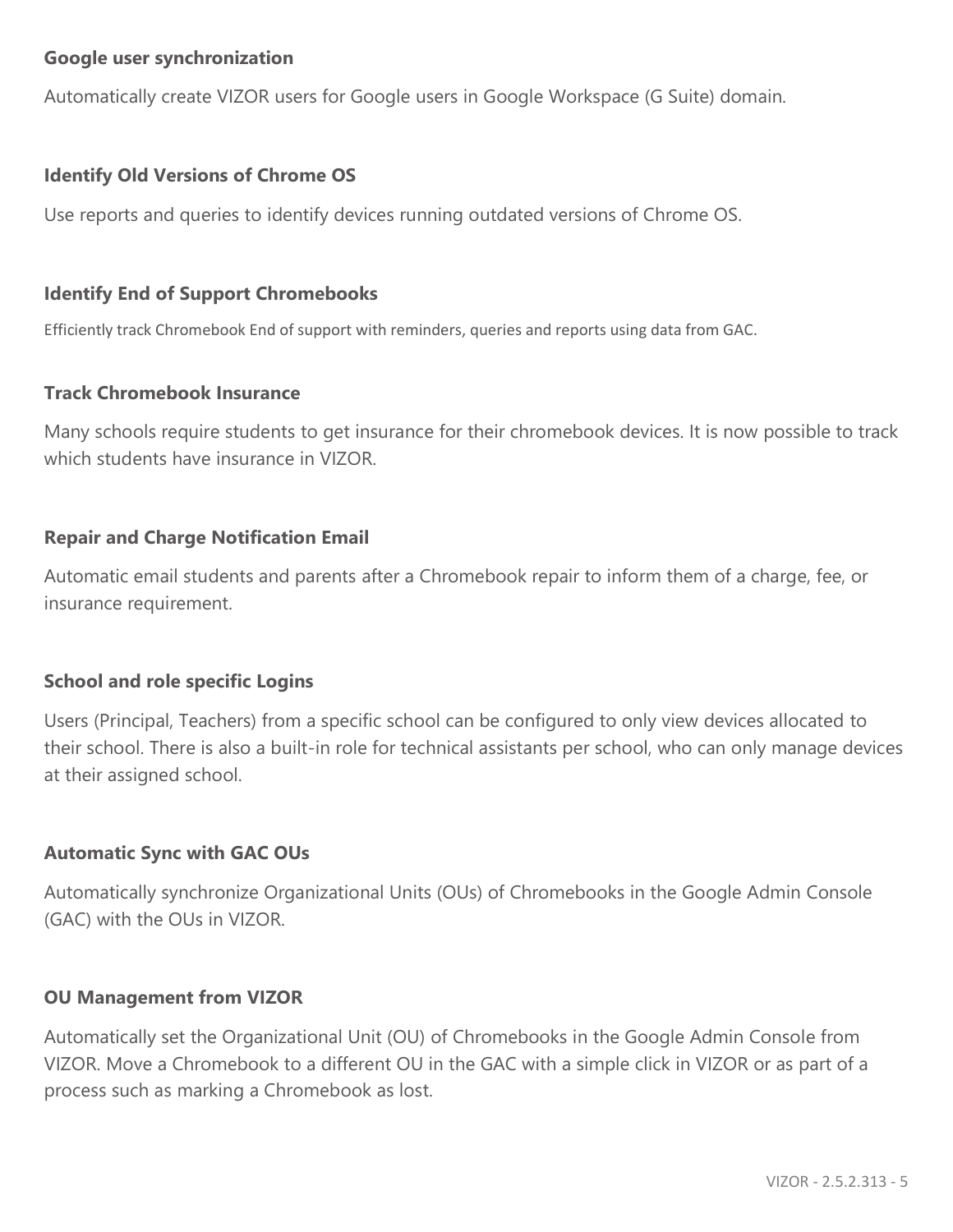## **OU Assignment Rules**

Create rules for automatically assigning the OU of a Chromebook device based on the OU of the user or other variables. Rules can be applied to large quantities of chromebook devices. OU Assignment Rules are especially useful during the allocation the of devices.

#### **OU Status Rules**

Create rules which automatically set the status of a Chromebook in VIZOR based on the device being in a particular Organizational Unit in the Google Admin Console. For example, if the OU is "In Repair", set it to status "In Repair" in VIZOR.

## **Automatically Retire Deprovisioned Chromebooks in GAC**

Automatically set the status of a Chromebook in VIZOR to retired if the Google Admin Console state of the device is Deprovisioned.

## **Automatically Deprovisioned Chromebooks retired in VIZOR**

Automatically set the asset status in VIZOR to retired if the Chromebook is Deprovisioned in the Google Admin Console.

#### **Mass un-allocation**

Mass removal of Chromebook assignment to users.

#### **Chromebook Pools**

Define a pool of borrowable Chromebooks and keep track of returns and availability.

#### **Automatic Chromebook Allocation**

Automatically allocate a Chromebook to each student, taking Chromebooks from pools based on the school and classroom.

#### **Custom Fields**

Extend Chromebooks with any custom fields or attributes. For example, "Used for testing".